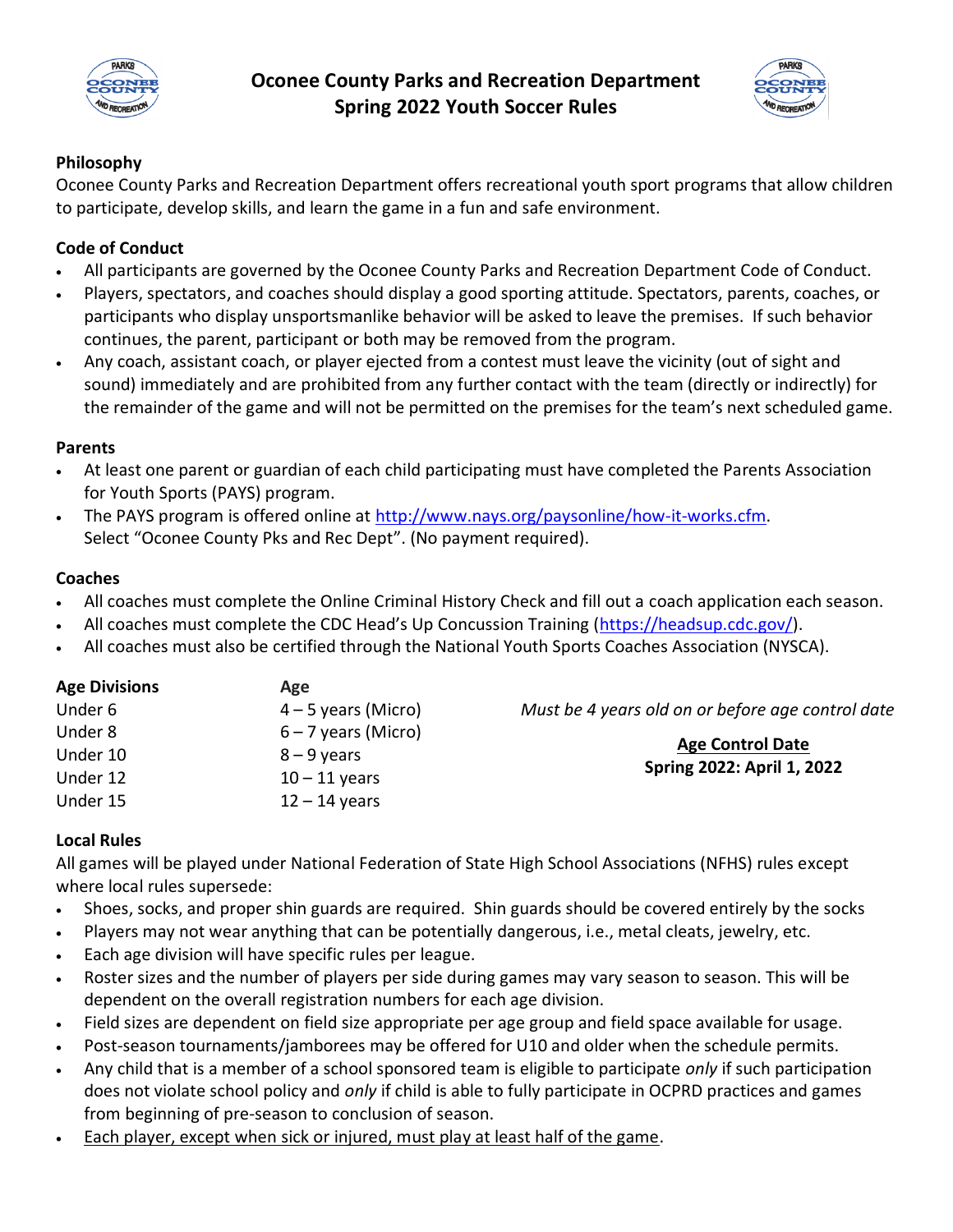# **Under 6 & Under 8 Leagues** – Micro Soccer

- 1) Coaches serve as the referees on the field during the game.
- 2) Coaches or a volunteer parent must keep time for each quarter and notify everyone when it is time to substitute.
- 3) Ball Size: **3**
- 4) U6 games are played in four 10-minute quarters.
- 5) U8 games are played in four 12-minute quarters.
- 6) Halftime break will be 5 minutes.
- 7) Playing sides: 4 v 4 No goalkeeper.
- 8) Score is not kept.
- 9) Substitutions *can* be made at the quarter breaks. The game *may* stop at the halfway point of each quarter for substitutions. (Stoppage at those marks is optional). Substitution breaks midway through a quarter should not last more than 1 minute.
	- a. We recommend taking substitution breaks at the halfway points of quarters.
- 10) Players must play a minimum of half the game. No player is allowed play the entire game unless no substitutions are available.
- 11) The start of the 1<sup>st</sup> and 3<sup>rd</sup> quarters will begin with a kick-off. The team who takes the kick off to start the game will not take the kick off to begin the 3<sup>rd</sup> quarter. The team who began the game on defense will take the kick off to start the 3<sup>rd</sup> quarter.
- 12) The  $2^{nd}$  and  $4^{th}$  quarters will restart with the ball going to the team last in possession of the ball.
- 13) Restarts are determined from where the ball was last ruled dead. Restart options listed below.
- 14) A goal cannot be scored "directly" from a kick-off, throw-in, or indirect kick.
- 15) If a foul is committed, the coach should explain the rule and correct the player. Fouls include pushes, trips, holds, handballs, high kicks, etc. All violations will result in an indirect kick. **(See Page 3.)**
- 16) Coaches shall briefly explain all rule infringements to the offending player.
- 17) Slide tackling is not allowed.
- 18) Heading the ball is not allowed.
- 19) The offside rule will not be enforced. However, coaches should not encourage "cherry picking".
- 20) **No goal tending** players, offensive nor defensive, **cannot** camp out in the goal box/front of goal for extended periods. The advantage to Micro Soccer is more touches on the ball with all players on the field as involved as possible. Players camped out in front of the goal are not involved in on-field play.
- 21) Coaches should consistently remind players to refrain from using their hands to push an opponent in an attempt to gain a positional advantage and/or to gain possession of the ball. If a foul occurs, blow the whistle and explain to the player what happened.
- 22) Opposing coaches and players should line-up on opposite ends of the center line at the end of the game to shake hands.
- 23) No overtime. No post-season play.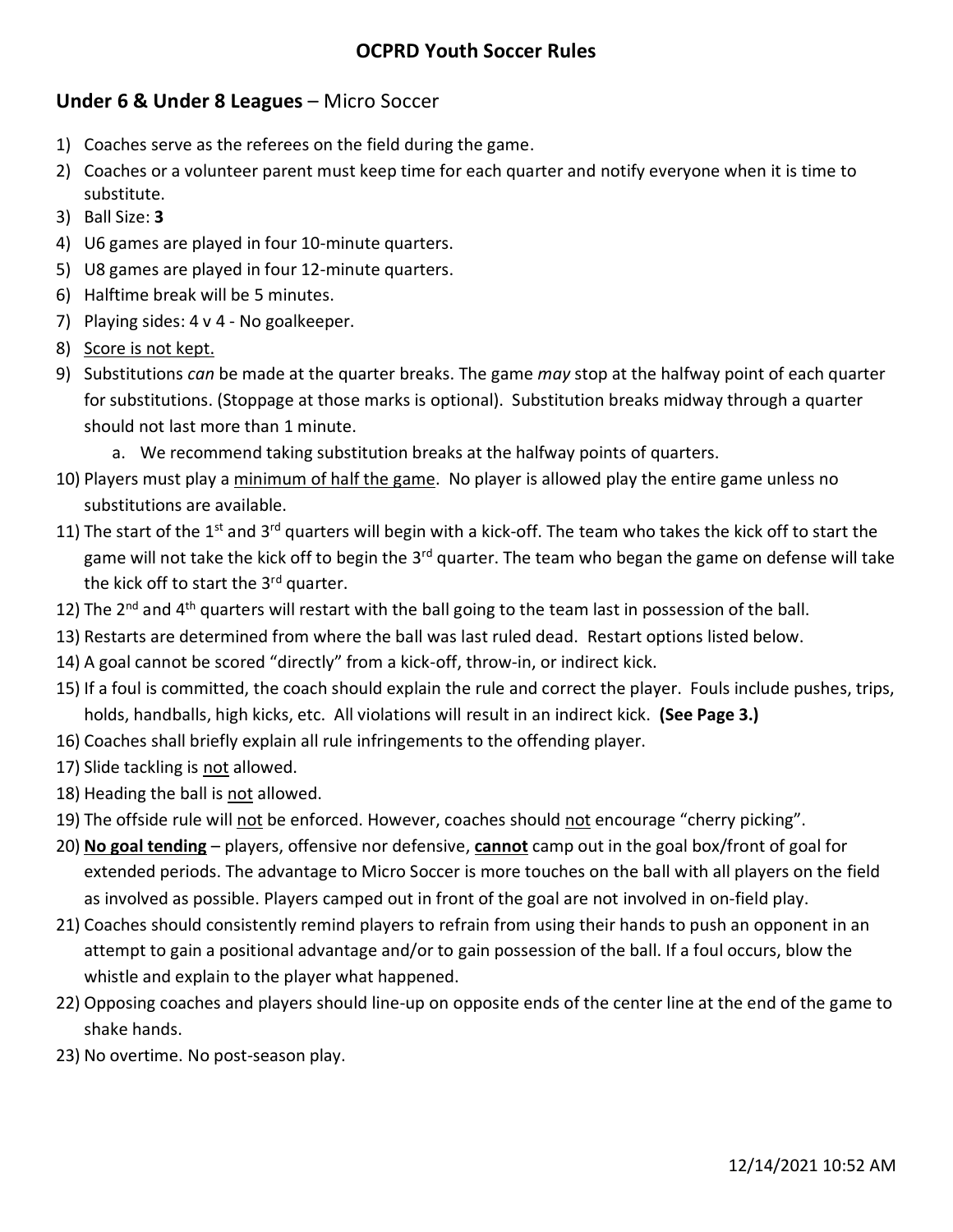### **Under 6 & Under 8 Leagues** – Micro Soccer

#### **Playing the Game**

- Only one coach per team is to be on the field during games.
- The Ball In and Out of Play: The ball is out of play when it has wholly crossed the goal line or sideline whether on the ground or in the air. The ball is also out of play when play has been stopped by the referee/coach. The ball is in play at all other times, including when it rebounds from a goal post, crossbar, or coach.
- Throw-Ins will be taken from the sideline at the point where the ball exited the field of play.
- U6 Goal Kicks will be taken from the end line.
- U8 Goal Kicks will be taken from the goal box.
- U6/U8 Corner Kicks will occur when a ball has gone out of play; corner kicks will be taken from the 3' arc in the corner.
	- $\circ$  U6: Opponents must be three yards away from the ball.
	- $\circ$  U8: Opponents must be six yards away from the ball.

#### **Restart Options**

*Throw-in* –Entire ball crosses over the sideline. The ball is put back into field of play by a two handed over head throw. Both feet must be in contact with the ground on or outside the sideline.

*Goal Kick* – Entire ball crosses over the endline and the attacking team last touched the ball. (U6) ball placed on end line. (U8) Ball placed anywhere inside of the goal box marked on the field. Any player on the kicking team may perform the kick. All U6/U8 defending players must start behind the center line for goal kicks. Defending players may advance once the ball has been put into play.

*Corner Kick* – Entire ball crosses over the endline and the defending team last touched the ball. Ball is placed on sideline/endline corner of the field on the side the ball went out of bounds. Any player on the kicking team may take the corner kick. Opponents must be at least 10 yards from the ball until the ball is put into play.

*Kick Off* – Start the game with a kick off and re-start play after a goal is scored with a kick off. Ball is placed on the center of the center line (middle of the field). Any player on the kicking team may take kick off. Defending players must remain outside the center circle and behind the half-line until the ball is in play.

*Indirect Kick* – Indirect kick should be awarded at the spot of the foul or where game stoppage may have occurred.

U6-U8: All free kicks will be indirect.

U6: All fouls shall result in an indirect free kick with the opponents three yards away. No kicks shall be taken by the attacking team within 3 yards of the defenders' goal.

U8: All fouls shall result in an indirect free kick with the opponents six yards away. No kicks shall be taken by the attacking team within 6 yards of the defenders' goal.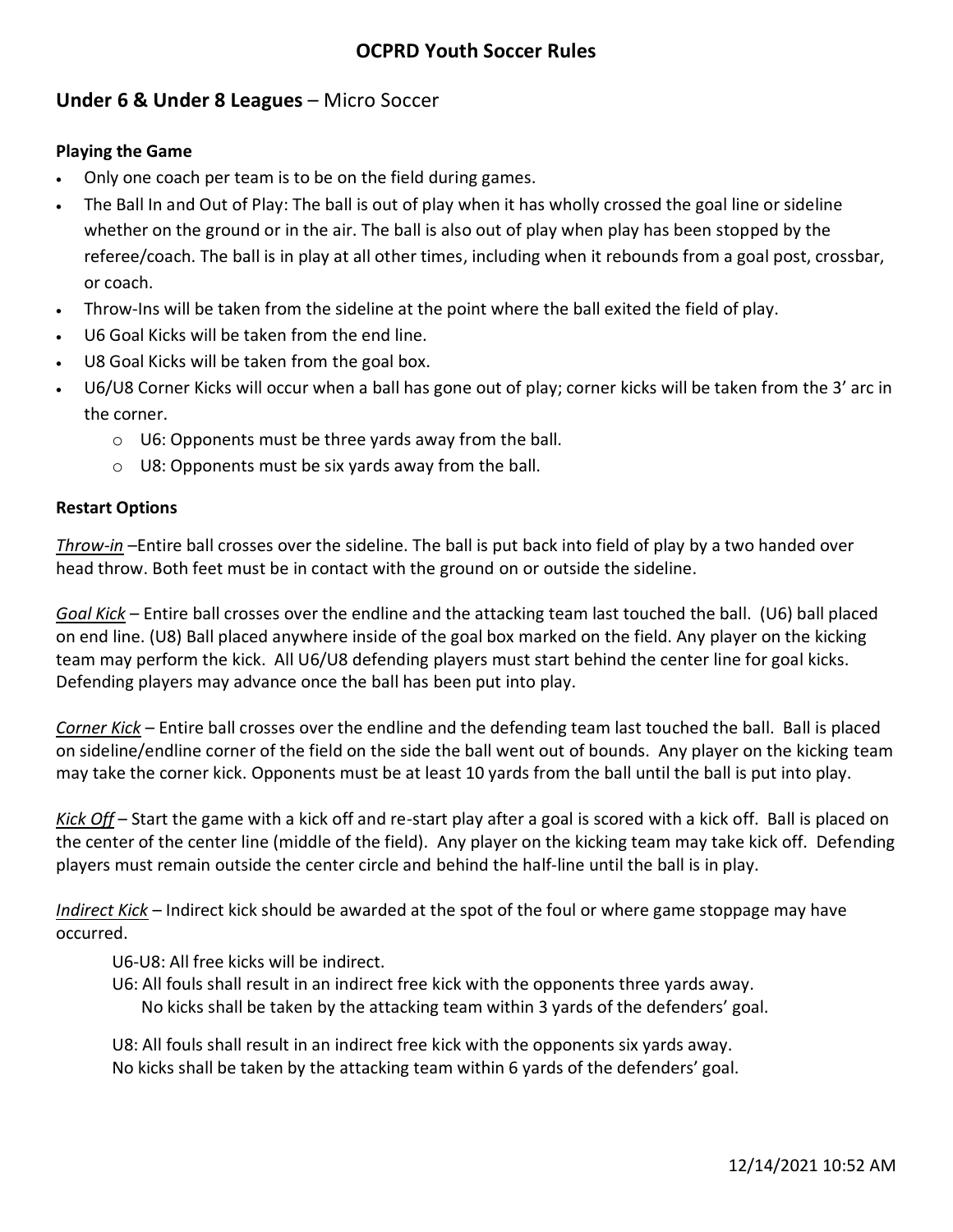#### **U10 – U15 Leagues**

- 1) Players must play a minimum of half the game. No player is allowed to play the entire game unless no substitutions are available.
	- a. **EXCEPTION**: Goalkeepers
- 2) Slide tackling is not allowed.
- 3) Offside Rule is enforced.
- 4) Halftime break is 5 minutes
- 5) NO overtime in regular season games. Overtime will be in effect during post-season play only.
- **6) Substitutions:** 
	- Either team: At the end of a period, a goal, a goal kick, a caution, if the referee stops clock, disqualification (not for disqualified player), or injury (blood on a player or uniform, sign of concussion, etc). **Players must have reported to half field prior to the ball going out of play**, **and the referee must signal all subs on.**
	- Team in possession: Throw-in (if team in possession subs, other team may also sub). **Players must have reported to half field prior to the ball going out of play**, **and the referee must signal all subs on.**
- 7) A goal cannot be scored "directly" from a throw-in or indirect kick.
- 8) **Goal Kicks:** A goal kick is in play when the ball is **kicked and moves.** Once the ball is in play, the ball may be played by any player except the player who executes the kick. The kicker may not play the ball until it has been touched by another player. The ball is considered in play once it is touched by kick taker.
- 9) When a violation results in any type of free kick players defending the kick must be outside a 10 yard radius from the ball.
- 10) Any player or coach who receives a red card in a game will be ejected from the game and suspended from the next scheduled game. Upon investigation by the governing body, the suspension may be longer or permanent.
- 11) A maximum of three OCPRD Certified coaches are allowed on the sidelines during games. All coaches must remain on their designated side of the field between the **top of the penalty box** and center line.
- 12) A maximum of two players down from the official playing side to start a game. A team not able to make the minimum requirement for a start will be subject to a forfeit. Forfeits will be recorded as a 1-0 loss for the offending team.
- 13) In case of inclement weather, a game is considered official after one half of game play. League coordinator may reschedule games not reaching the end of the first half.
- 14) Parents/spectators must sit on the sideline opposite the team benches. Anyone on the teams' sideline will be asked to move to the spectator side.
- 15) Coaches/parents/spectators are not allowed behind the goal lines.
- 16) Please reference post season rules at the end of the document.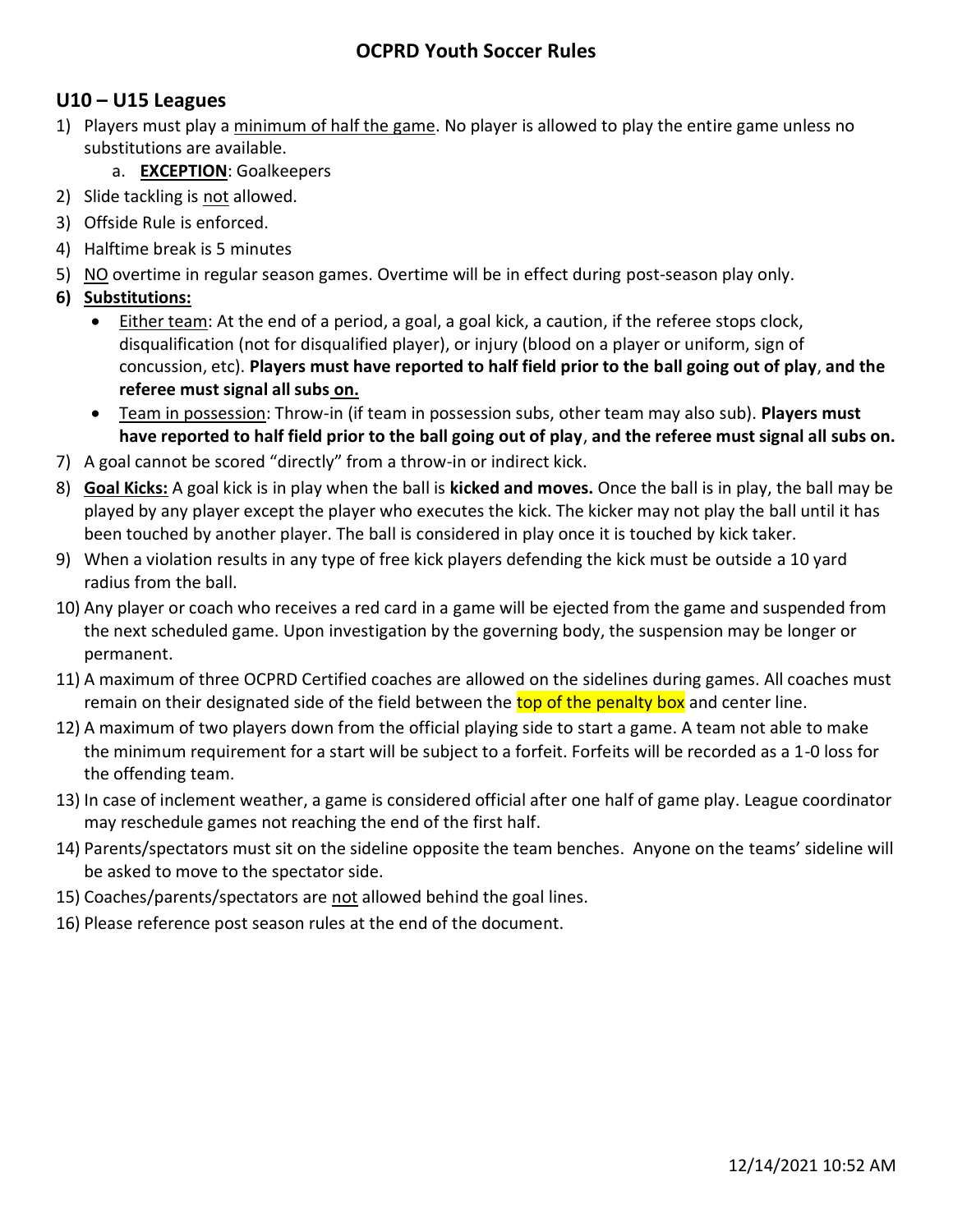# **U10 Leagues ONLY**

- 1) Ball size: **4**
- 2) Playing sides: 7v7\*
- 3) Game time: two 25 minute halves
- 4) All field violations will result in an **indirect** free kick from the spot of the foul. Fouls committed within the penalty box will be placed outside the box **parallel to goal line**. No PK's will be awarded.
	- **EXCEPTION**: Deliberate handling of the ball inside the goal box (what is known as the six yard box) in an attempt to prevent an obvious goal scoring opportunity will result in a yellow card given to the defending player and a penalty kick awarded to the opposing team.
- 5) Heading is NOT permitted. An indirect free kick to the opposing team at the spot of the infraction. If within the penalty box, referee shall move ball outside the penalty box (an indirect free kick to opposing team).
- 6) Goalkeeper distribution: the opposing team must be behind the midfield line. When in play, goalkeepers can throw or roll to a teammate, but may not punt or drop kick the ball. This will allow the goalkeeper to distribute the ball in an unpressured setting. Once the ball is put into play, the opposing team can then cross the midfield line and play resumes as normal.

# **U12 Leagues ONLY**

- 1) Ball size: **4**
- 2) Playing sides: 9v9\*
- 3) Game time: two 27 minute halves
- 4) All field violations will result in a free kick (direct or indirect kick) from the point of the foul. A penalty kick shall be awarded when a foul, which ordinarily results in the awarding of a direct free kick, occurs within the offending team's penalty box.
- 5) Heading is permitted. Players may practice heading the ball in organized team practices, but coaches need to monitor so that no single player heads the ball more than 25 times per week.
- 6) Goalkeeper distribution: goalkeeper may roll, throw, or punt the ball in order to redistribute the ball within the goal box.
- 7) Bicycle kicks or other high kicks that are potentially dangerous are not allowed and will fall under the "Dangerous Play" call.

# **U15 Leagues ONLY**

- 1) Ball size: **5**
- 2) Playing sides: 9v9\*
- 3) Game time: two 30 minute halves
- 4) All field violations will result in a free kick (direct or indirect kick) from the point of the foul. A penalty kick shall be awarded when a foul, which ordinarily results in the awarding of a direct free kick, occurs within the offending team's penalty box.
- 5) Heading is permitted.
- 6) Goalkeeper distribution: goalkeepers may not punt or drop kick the ball past the midfield line. An indirect kick will be awarded to the opposing team at midfield if this occurs. No limitation on how far a goalkeeper may throw the ball. Goalkeepers can kick the ball past midfield in the air if played from the ground. Other methods to distribute the ball such as rolling, throwing etc. are permitted in place of a punt.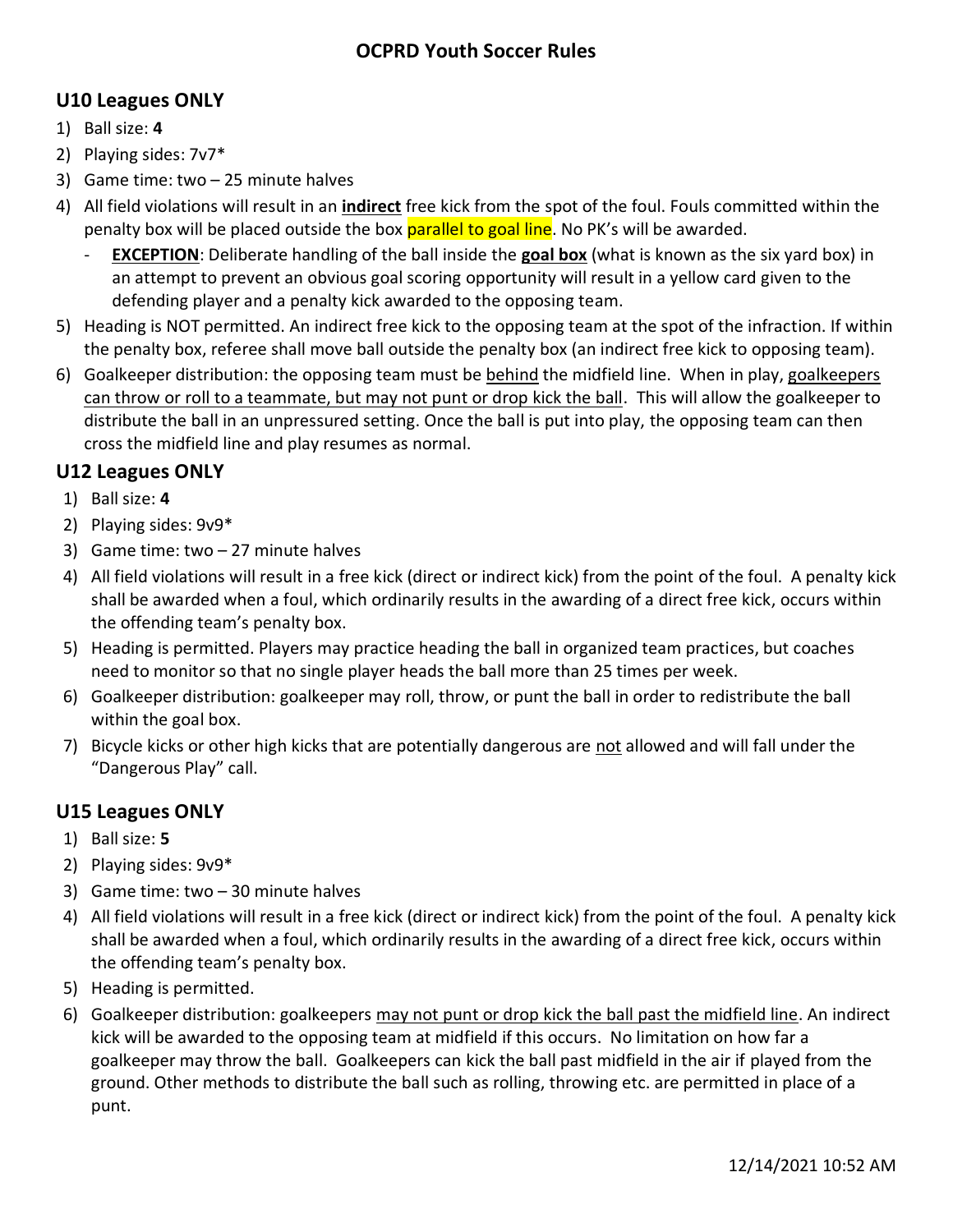*The Oconee County Parks and Recreation Department will be the governing body of this league and will have final authority concerning all rules and decisions. All rules and guidelines for each league are subject to change by OCPRD during regular and post season.* 

# **Soccer Leagues Overview**

| Age Group                | Player<br>Eligibility | <b>Playing Sides</b>   | Ball<br>Size | Heading                                              | <b>Field Size</b>                | <b>Duration of Game</b>        |
|--------------------------|-----------------------|------------------------|--------------|------------------------------------------------------|----------------------------------|--------------------------------|
| U6 (Micro)<br>Boys/Girls | $4 - 5$ Years         | 4 v 4<br>No Goalkeeper | Size 3       | <b>Not Permitted</b>                                 | 80' X 60'<br>Subject to Change   | Four 10 Minute<br>Quarters     |
| U8 (Micro)<br>Boys/Girls | $6 - 7$ Years         | 4 v 4<br>No Goalkeeper | Size 3       | Not Permitted                                        | 100' X 70'<br>Subject to Change  | Four 12 Minute<br>Quarters     |
| U10<br>Boys/Girls        | $8 - 9$ Years         | 7 <sub>v</sub>         | Size 4       | Not Permitted                                        | 165' X 105'<br>Subject to Change | Two 25 Minute<br>Halves        |
| U12<br>Boys/Girls        | $10 - 11$ Years       | 9v9                    | Size 4       | Permitted<br>Limited to 25<br>per player per<br>week | 240' X 150'<br>Subject to Change | Two 27 Minute<br>Halves        |
| U15<br>Boys/Girls        | 12-14 Years           | 9 <sub>v</sub>         | Size 5       | Permitted                                            | 240' X 150'<br>Subject to Change | Two 30 Minute<br><b>Halves</b> |

*\*Above playing sides are targets for the Fall 2021 season and subject to change*

# **League Standings**

Standings are kept in U12 and U15 leagues and are calculated based on a point system applied to regular season games. Tournament brackets will be seeded based on each team's total end of season points.

Win  $=$  3 Points Forfeit  $=$  1-0 Win  $Loss = 0$  Points Tie = 1 Points

Team Tie Breaker Criteria (In Order):

1) Head to Head Record

\*\*If tied teams played more than once during the regular season, aggregate goals will be used to determine the head to head competition winner\*\*

2) Wins

- 3) Goals Allowed
- 4) Coin Toss